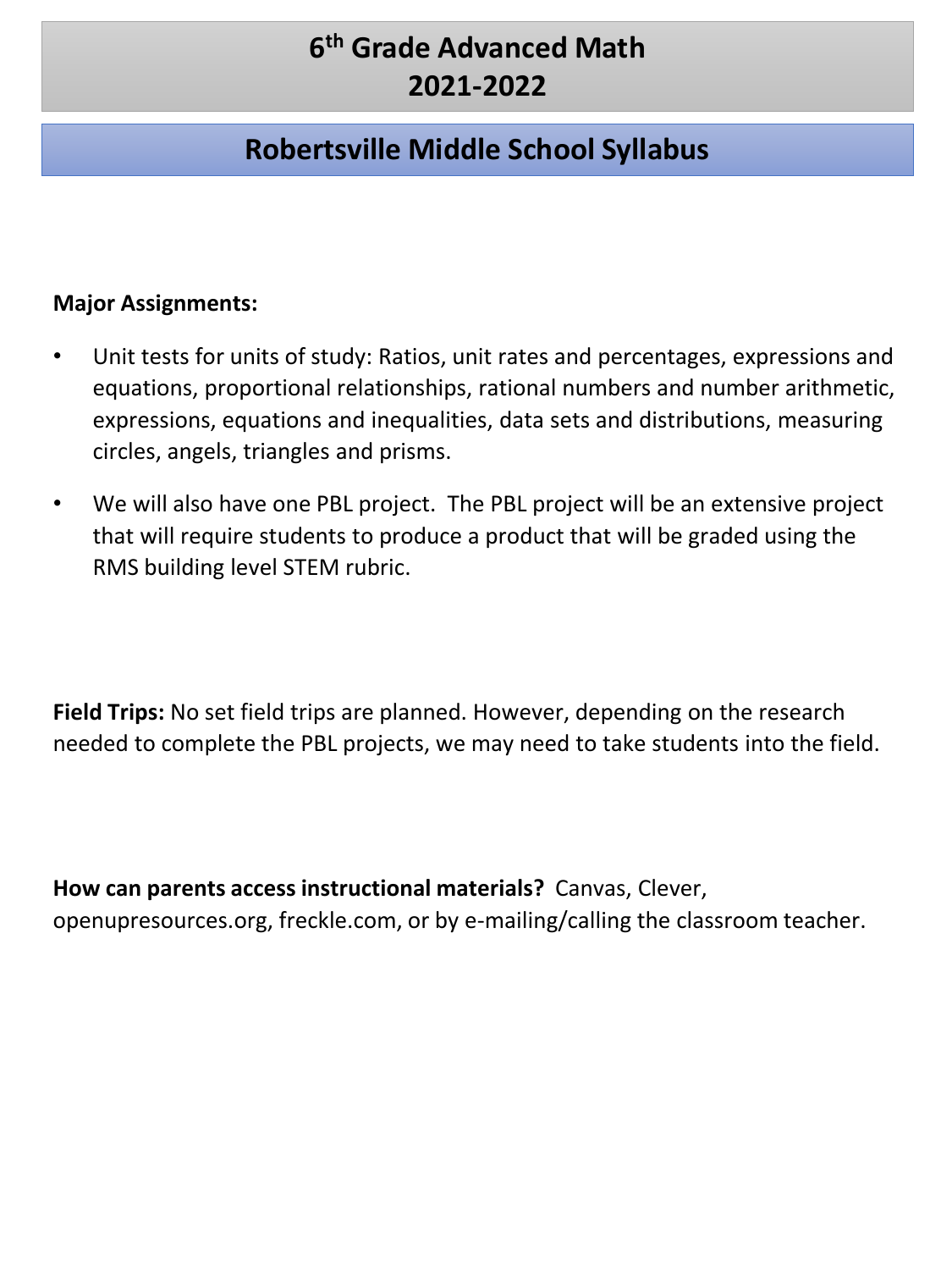#### **Term 1**

| 26<br>Lessons 20-<br>Percentages (KH | 6.RP.A.3 Use ratio and rate reaso<br>(e.g., by reasoning about tables o<br>diagrams, or equations).<br>a. Make tables of equivalent ration<br>find missing values in the table<br>Use tables to compare ratios.<br><b>b.</b> Solve unit rate problems includ<br>example, if a runner ran 10 mi<br>take him to run 6 miles? How j<br>d. Use ratio reasoning to convert<br>same system); manipulate and<br>dividing quantities. |
|--------------------------------------|-------------------------------------------------------------------------------------------------------------------------------------------------------------------------------------------------------------------------------------------------------------------------------------------------------------------------------------------------------------------------------------------------------------------------------|
| $\boldsymbol{A}$                     | <b>6.EE.A.1</b> Write and evaluate num                                                                                                                                                                                                                                                                                                                                                                                        |
| Equations (KH 6 Acc. Unit            | 6.EE.A.2 Write, read, and evaluat<br>a. Write expressions that record<br>example, express the calculation<br><b>b.</b> Identify parts of an expression<br>quotient, coefficient); view one<br>example, describe the expressic<br>both a single entity and a sum<br>c. Evaluate expressions at specific<br>from formulas used in real-wor<br>those involving whole number<br>parentheses to specify a partic                   |
| Expressions and                      | 6.EE.A.3 Apply the properties of<br>associative, and distributive prop<br>distributive property is prominen<br>the expression $3(2 + x)$ to produc<br>property to the expression 24x + 1<br>apply properties of operations to                                                                                                                                                                                                 |
|                                      | 6.EE.A.4 Identify when expressio<br>same number regardless of which<br>expression 5b + 3b is equivalent t                                                                                                                                                                                                                                                                                                                     |

hing to solve real-world and mathematical problems of equivalent ratios, tape diagrams, double number line

- a. *a. <b>a.* a. *a. a. a. a. <i>a. a. a.i. a. with whole number measurements,* s, and plot the pairs of values on the coordinate plane.
- **b**. Solve unit rate problems including those involving unit pricing and constant speed*. For*  les in 90 minutes, running at that speed, how long will it fast is he running in miles per hour?

customary and metric measurement units (within the I transform units appropriately when multiplying or

**erical expressions involving whole-number exponents.** 

- **E** expressions in which variables stand for numbers.
- **a. a.**   $\alpha$  **a.**  $\alpha$  **a.**  $\alpha$  *Drighters* and with variables. *For example, express the calculation "Subtract y from 5" as 5 - y.*
- using mathematical terms (sum, term, product, factor, e or more parts of an expression as a single entity. *For example, describe the expression 2 (8 + 7) as a product of two factors; view (8 + 7) as both a single entity and a sum of two terms.*
- c values of their variables. Include expressions that arise Id problems. Perform arithmetic operations, including exponents, in the conventional order when there are no ular order (Order of Operations).

**6.** operations (including, but not limited to, commutative, erties) to generate equivalent expressions. The t here. For example, apply the distributive property to *the expression* 3 (2 + x) *to produce the equivalent expression* 6 + 3x*; apply the distributive property to the expression* 24x + 18y *to produce the equivalent expression* 6 (4x + 3y)*; apply properties of operations to* y + y + y *to produce the equivalent expression* 3y*.*

ns are equivalent (i.e., when the expressions name the n value is substituted into them). *For example, the expression* 5b + 3b *is equivalent to* (5 +3) b*, which is equivalent to* 8b*.*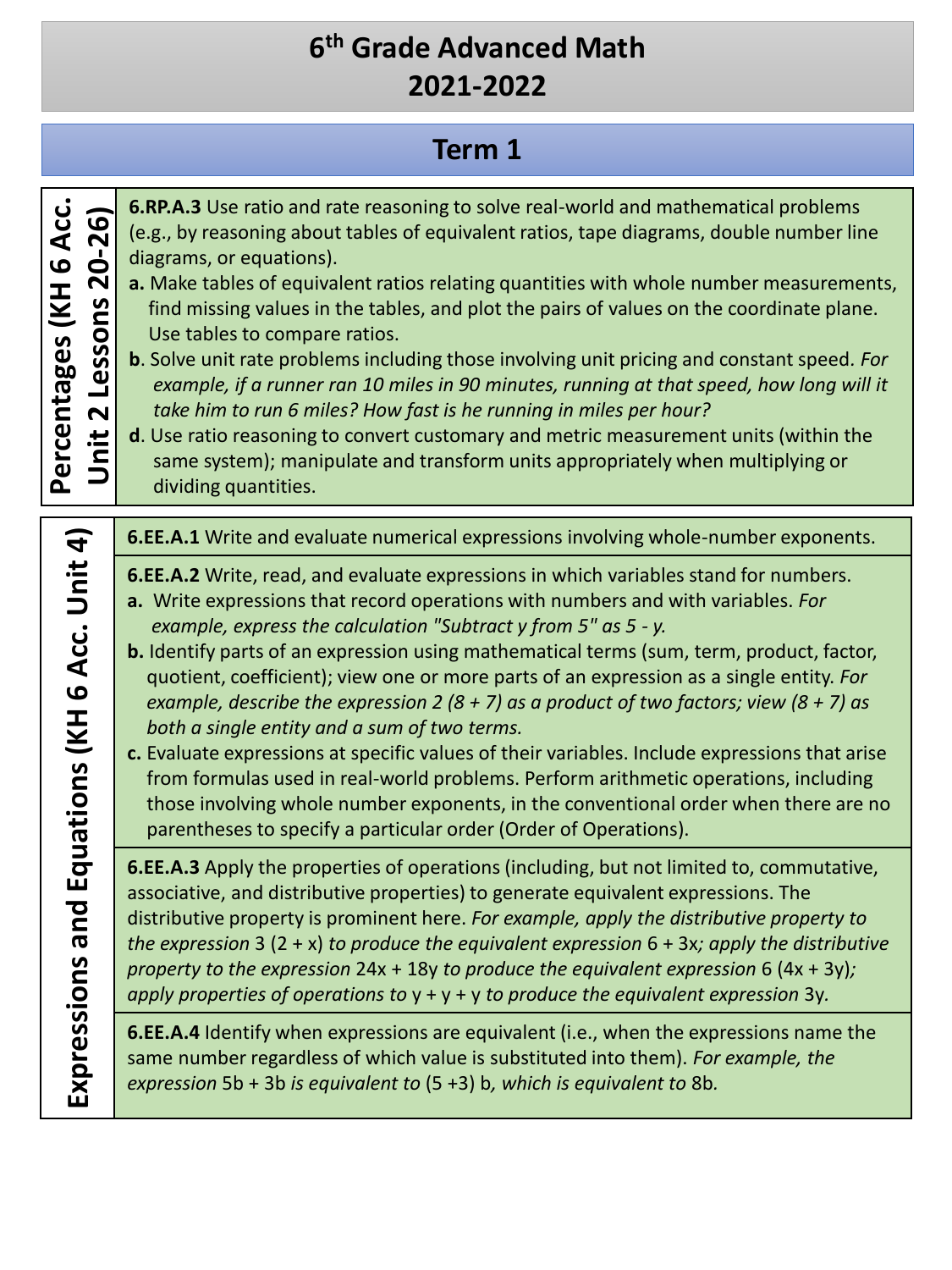# **Term 1**

|                                                                                              | 6.EE.B.5 Understand solving an equation or inequality is carried out by determining if any<br>of the values from a given set make the equation or inequality true. Use substitution to<br>determine whether a given number in a specified set makes an equation or inequality<br>true.                                                                                                                                                                                                                                                                                                                                                                                                                                                                                                                                                                                                                                                                                                    |
|----------------------------------------------------------------------------------------------|-------------------------------------------------------------------------------------------------------------------------------------------------------------------------------------------------------------------------------------------------------------------------------------------------------------------------------------------------------------------------------------------------------------------------------------------------------------------------------------------------------------------------------------------------------------------------------------------------------------------------------------------------------------------------------------------------------------------------------------------------------------------------------------------------------------------------------------------------------------------------------------------------------------------------------------------------------------------------------------------|
|                                                                                              | 6.EE.B.6 Use variables to represent numbers and write expressions when solving a real-<br>world or mathematical problem; understand that a variable can represent an unknown<br>number, or, depending on the purpose at hand, any number in a specified set.                                                                                                                                                                                                                                                                                                                                                                                                                                                                                                                                                                                                                                                                                                                              |
| and Equations Cont.<br>Acc Unit 4                                                            | <b>6.EE.B.7</b> Solve real-world and mathematical problems by writing and solving one-step<br>equations of the form $x + p = q$ and $px = q$ for cases in which p, q, and x are all<br>nonnegative rational numbers.                                                                                                                                                                                                                                                                                                                                                                                                                                                                                                                                                                                                                                                                                                                                                                      |
| $\boldsymbol{\omega}$<br><b>KH</b>                                                           | <b>6.EE.B.8</b> Interpret and write an inequality of the form $x > c$ or $x < c$ which represents a<br>condition or constraint in a real-world or mathematical problem. Recognize that<br>inequalities have infinitely many solutions; represent solutions of inequalities on number<br>line diagrams.                                                                                                                                                                                                                                                                                                                                                                                                                                                                                                                                                                                                                                                                                    |
| Expressions                                                                                  | 6.EE.C.9 Use variables to represent two quantities in a real-world problem that change in<br>relationship to one another. For example, Susan is putting money in her savings account<br>by depositing a set amount each week (50). Represent her savings account balance with<br>respect to the number of weekly deposits (s = 50w, illustrating the relationship between<br>balance amount s and number of weeks w).<br>a. Write an equation to express one quantity, thought of as the dependent variable, in<br>terms of the other quantity, thought of as the independent variable.<br>b. Analyze the relationship between the dependent and independent variables using<br>graphs and tables, and relate these to the equation.                                                                                                                                                                                                                                                      |
| onship<br>ഗ<br>Acc Unit<br><b>Proportional Relati</b><br>$\boldsymbol{\omega}$<br><b>IKH</b> | 7.RP.A.2 Recognize and represent proportional relationships between quantities.<br>a. Decide whether two quantities are in a proportional relationship (e.g., by<br>testing for equivalent ratios in a table or graphing on a coordinate plane and<br>observing whether the graph is a straight line through the origin).<br><b>b.</b> Identify the constant of proportionality (unit rate) in tables, graphs,<br>equations, diagrams, and verbal descriptions of proportional relationships.<br>c. Represent proportional relationships by equations. For example, if total cost t<br>is proportional to the number n of items purchased at a constant price p, the<br>relationship between the total cost and the number of items can be expressed<br>$as t = pn.$<br><b>d.</b> Explain what a point $(x, y)$ on the graph of a proportional relationship means<br>in terms of the situation, with special attention to the points $(0, 0)$ and $(1, r)$<br>where $r$ is the unit rate. |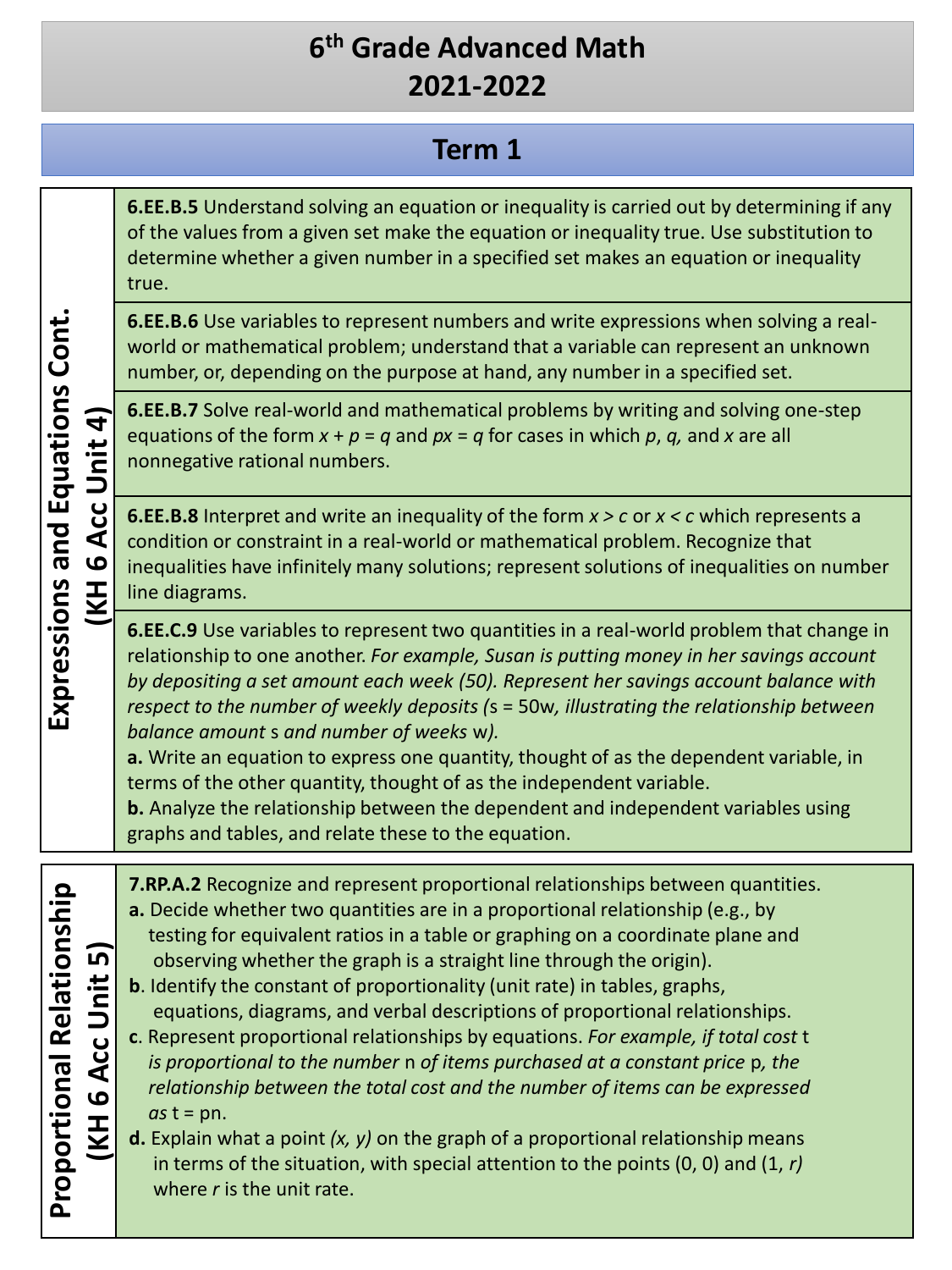| <b>Term 2</b>                                                                                              |                                                                                                                                                                                                                                                                                                                                                                                                                                                                                                                                                                                                                                                                                                                                                                                                                                                                                                                                                                                           |  |
|------------------------------------------------------------------------------------------------------------|-------------------------------------------------------------------------------------------------------------------------------------------------------------------------------------------------------------------------------------------------------------------------------------------------------------------------------------------------------------------------------------------------------------------------------------------------------------------------------------------------------------------------------------------------------------------------------------------------------------------------------------------------------------------------------------------------------------------------------------------------------------------------------------------------------------------------------------------------------------------------------------------------------------------------------------------------------------------------------------------|--|
| <b>Relationship Cont</b><br>$\overline{D}$<br><b>Unit</b><br>Proportional<br>Acc<br>$\bullet$<br><b>KH</b> | 7.G.B.3 Know the formulas for the area and circumference of a circle and use them to<br>solve problems; give an informal derivation of the relationship between the<br>circumference and area of a circle.                                                                                                                                                                                                                                                                                                                                                                                                                                                                                                                                                                                                                                                                                                                                                                                |  |
| Decrease (KH 6<br>Increase and<br>Percentage                                                               | Unit 6)<br>7.RP.A.3 Use proportional relationships to solve multi-step ratio and percent<br>problems. Examples: simple interest, tax, markups and markdowns, gratuities and<br>Acc.<br>commissions, fees, percent increase and decrease, percent error.                                                                                                                                                                                                                                                                                                                                                                                                                                                                                                                                                                                                                                                                                                                                   |  |
|                                                                                                            | <b>6.NS.C.5</b> Understand that positive and negative numbers are used together to describe<br>quantities having opposite directions or values (e.g., temperature above/below zero,<br>elevation above/below sea level, credits/debits, positive/negative electric charge); use<br>positive and negative numbers to represent quantities in real-world contexts, explaining<br>the meaning of 0 in each situation.                                                                                                                                                                                                                                                                                                                                                                                                                                                                                                                                                                        |  |
| 6 ACC. Unit 7)<br>I<br>Rational Numbers (K                                                                 | <b>6.NS.C.6</b> Understand a rational number as a point on the number line. Extend number<br>line diagrams and coordinate axes familiar from previous grades to represent points on<br>the line and in the plane with negative number coordinates.<br>a. Recognize opposite signs of numbers as indicating locations on opposite sides of 0 on<br>the number line; recognize that the opposite of the opposite of a number is the<br>number itself. For example, $-(-3) = 3$ , and that 0 is its own opposite.<br>b. Understand signs of numbers in ordered pairs as indicating locations in quadrants of<br>the coordinate plane; recognize that when two ordered pairs differ only by signs, the<br>locations of the points are related by reflections across one or both axes.<br>c. Find and position integers and other rational numbers on a horizontal or vertical<br>number line diagram; find and position pairs of integers and other rational numbers<br>on a coordinate plane |  |
|                                                                                                            | 6.NS.C.8 Solve real-world and mathematical problems by graphing points in all four<br>quadrants of the coordinate plane. Include use of coordinates and absolute value to<br>find distances between points with the same first coordinate or the same second<br>coordinate.                                                                                                                                                                                                                                                                                                                                                                                                                                                                                                                                                                                                                                                                                                               |  |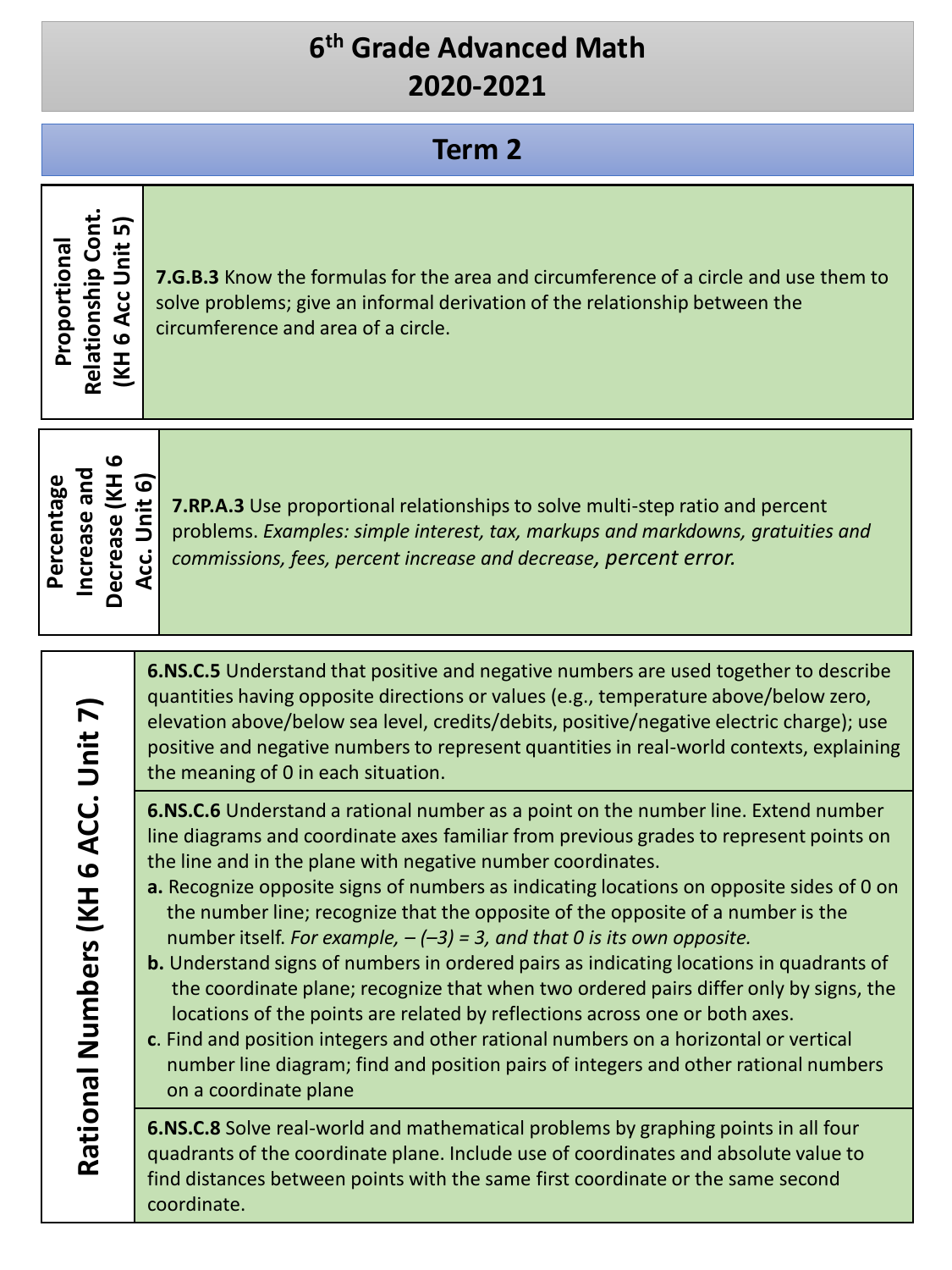#### **Term 2**

- **6.NS.C.7** Understand ordering and absolute value of rational numbers.
- **a**. Interpret statements of inequality as statements about the relative position of two numbers on a number line diagram. *For example, interpret –3 > –7 as a statement that –3 is located to the right of –7 on a number line oriented from left to right.*
- **b**. Write, interpret, and explain statements of order for rational numbers in real-world contexts. *For example, write –3 oC > –7 oC to express the fact that –3 oC is warmer than –7 oC.*
- **c**. Understand the absolute value of a rational number as its distance from 0 on the number line and distinguish comparisons of absolute value from statements about order in a real-world context. *For example, an account balance of -24 dollars represents a greater debt than an account balance - 14 dollars because -24 is located to the left of -14 on the number line.*

**7.NS.A.1** Apply and extend previous understandings of addition and subtraction to add and subtract rational numbers; represent addition and subtraction on a horizontal or vertical number line diagram.

- **a.** Describe situations in which opposite quantities combine to make 0.
- **b.** Understand  $p + q$  as the number located a distance  $|q|$  from p, in the positive or negative direction depending on whether *q* is positive or negative. Show that a number

and its opposite have a sum of 0 (are additive inverses). Interpret sums of rational numbers by describing real world contexts.

- **c.** Understand subtraction of rational numbers as adding the additive inverse  $p q = p$
- +

(–*q*). Show that the distance between two rational numbers on the number line is the absolute value of their difference, and apply this principle in real-world contexts.

**d.** Apply properties of operations as strategies to add and subtract rational numbers.

**7.EE.B.3** Solve multi-step real-world and mathematical problems posed with positive and negative rational numbers presented in any form (whole numbers, fractions, and decimals).

- **a.** Apply properties of operations to calculate with numbers in any form; convert between forms as appropriate.
- **b.** Assess the reasonableness of answers using mental computation and estimation strategies.

**7.EE.B.4** Use variables to represent quantities in a real-world or mathematical problem, and construct simple equations and inequalities to solve problems by reasoning about the quantities. **a.** Solve contextual problems leading to equations of the form *px* + *q* = *r*  and  $p(x + q) = r$ , where p, q, and r are specific rational numbers. Solve equations of these forms fluently. Compare an algebraic solution to an arithmetic solution, identifying the sequence of the operations used in each approach. *For example, the perimeter of a rectangle is 54 cm. Its length is 6 cm. What is its width?*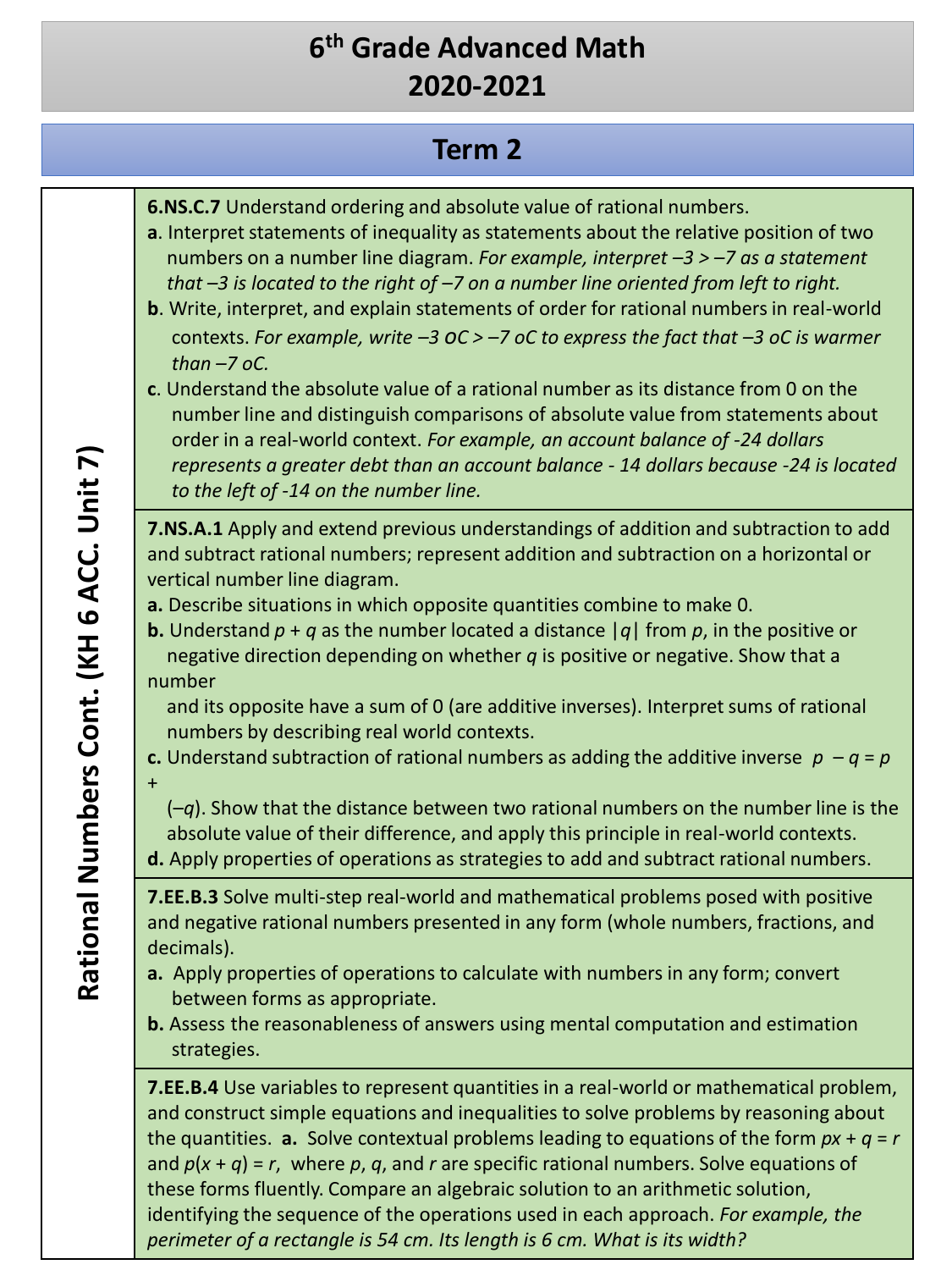# **Term 3**

| Rational Numbers Cont<br>ACC. Unit 7)<br>KH 6      | 7.NS.A.2 Apply and extend previous understandings of multiplication and division and of<br>fractions to multiply and divide rational numbers.<br>a. Understand that multiplication is extended from fractions to rational numbers by<br>requiring that operations continue to satisfy the properties of operations, particularly<br>the distributive property, leading to products such as $(-1)(-1) = 1$ and the rules for<br>multiplying signed numbers. Interpret products of rational numbers by describing real-<br>world contexts.<br>b. Understand that integers can be divided, provided that the divisor is not zero, and<br>every quotient of integers (with non-zero divisor) is a rational number. If $p$ and $q$ are<br>integers, then $-(p/q) = (-p)/q = p/(-q)$ . Interpret quotients of rational numbers by<br>describing real-world contexts.<br>c. Apply properties of operations as strategies to multiply and divide rational numbers.<br>d. Convert a rational number to a decimal using long division; know that the decimal form<br>of a rational number terminates in 0s or eventually repeats.<br>7.NS.A.3 Solve real-world and mathematical problems involving the four operations with<br>rational numbers. (Computations with rational numbers extend the rules for manipulating<br>fractions to complex fractions.) |
|----------------------------------------------------|--------------------------------------------------------------------------------------------------------------------------------------------------------------------------------------------------------------------------------------------------------------------------------------------------------------------------------------------------------------------------------------------------------------------------------------------------------------------------------------------------------------------------------------------------------------------------------------------------------------------------------------------------------------------------------------------------------------------------------------------------------------------------------------------------------------------------------------------------------------------------------------------------------------------------------------------------------------------------------------------------------------------------------------------------------------------------------------------------------------------------------------------------------------------------------------------------------------------------------------------------------------------------------------------------------------------------------------------------|
| Unit 3                                             | <b>7.EE.A.2</b> Understand that rewriting an expression in different forms in a contextual<br>problem can provide multiple ways of interpreting the problem and how the<br>quantities in it are related. For example, shoes are on sale at a 25% discount. How<br>is the discounted price P related to the original cost C of the shoes? $C - 0.25C = P$ .<br>In other words, P is 75% of the original cost for C - .25C can be written as .75C.                                                                                                                                                                                                                                                                                                                                                                                                                                                                                                                                                                                                                                                                                                                                                                                                                                                                                                 |
| Writing and Solving Equations<br><b>IKH 7 Acc.</b> | 7.EE.B.3 Solve multi-step real-world and mathematical problems posed with positive and<br>negative rational numbers presented in any form (whole numbers, fractions, and<br>decimals).<br>a. Apply properties of operations to calculate with numbers in any form; convert<br>between forms as appropriate.<br>b. Assess the reasonableness of answers using mental computation and estimation<br>strategies.                                                                                                                                                                                                                                                                                                                                                                                                                                                                                                                                                                                                                                                                                                                                                                                                                                                                                                                                    |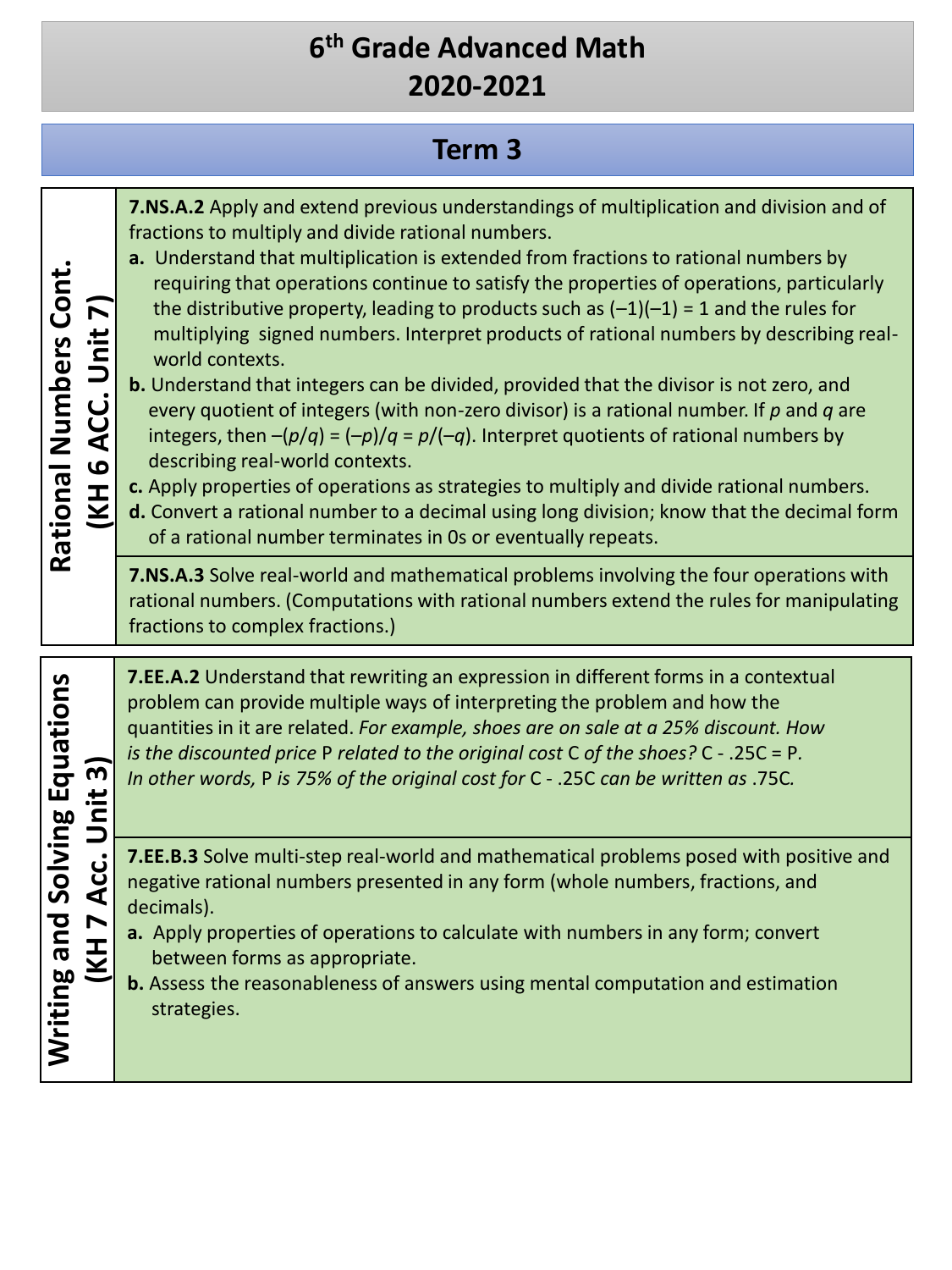# **Term 3**

**Writing and Solving Equations 7.EE.B.4** Use variables to represent quantities in a real-world or mathematical problem, Writing and Solving Equations and construct simple equations and inequalities to solve problems by reasoning about the **Cont. (KH 7 Acc. Unit 3)**  $\overline{\mathsf{S}}$ quantities. Cont. (KH 7 Acc. Unit **a.** Solve contextual problems leading to equations of the form  $px + q = r$  and  $p(x + q) = r$ , where *p*, *q*, and *r* are specific rational numbers. Solve equations of these forms fluently. Compare an algebraic solution to an arithmetic solution, identifying the sequence of the operations used in each approach. *For example, the perimeter of a rectangle is 54 cm. Its length is 6 cm. What is its width?* **b.** Solve contextual problems leading to inequalities of the form *px + q > r* or *px + q < r*, where *p, q,* and *r* are specific rational numbers. Graph the solution set of the inequality on a number line and interpret it in the context of the problem. *For example: As a salesperson, you are paid \$50 per week plus \$3 per sale. This week you want your pay to be at least \$100. Write an inequality for the number of sales you need to make, and describe the solutions.* (Note that inequalities using >, <, ≤, ≥ are included in this standard). **6.EE.B.5** Understand solving an equation or inequality is carried out by determining if any **Inequalities, Expressions, and**  of the values from a given set make the equation or inequality true. Use substitution to Inequalities, Expressions, and **Equations (KH 7 Acc. Unit 4)** Equations (KH 7 Acc. Unit 4) determine whether a given number in a specified set makes an equation or inequality true. **6.EE.B.6** Use variables to represent numbers and write expressions when solving a realworld or mathematical problem; understand that a variable can represent an unknown number, or, depending on the purpose at hand, any number in a specified set. **6.EE.B.7** Solve real-world and mathematical problems by writing and solving one-step equations of the form  $x + p = q$  and  $px = q$  for cases in which p, q, and x are all nonnegative rational numbers. **6.EE.B.8** Interpret and write an inequality of the form *x > c* or *x < c* which represents a condition or constraint in a real-world or mathematical problem. Recognize that inequalities have infinitely many solutions; represent solutions of inequalities on number line diagrams. **7.EE.A.1** Apply properties of operations as strategies to add, subtract, factor, and expand linear expressions with rational coefficients.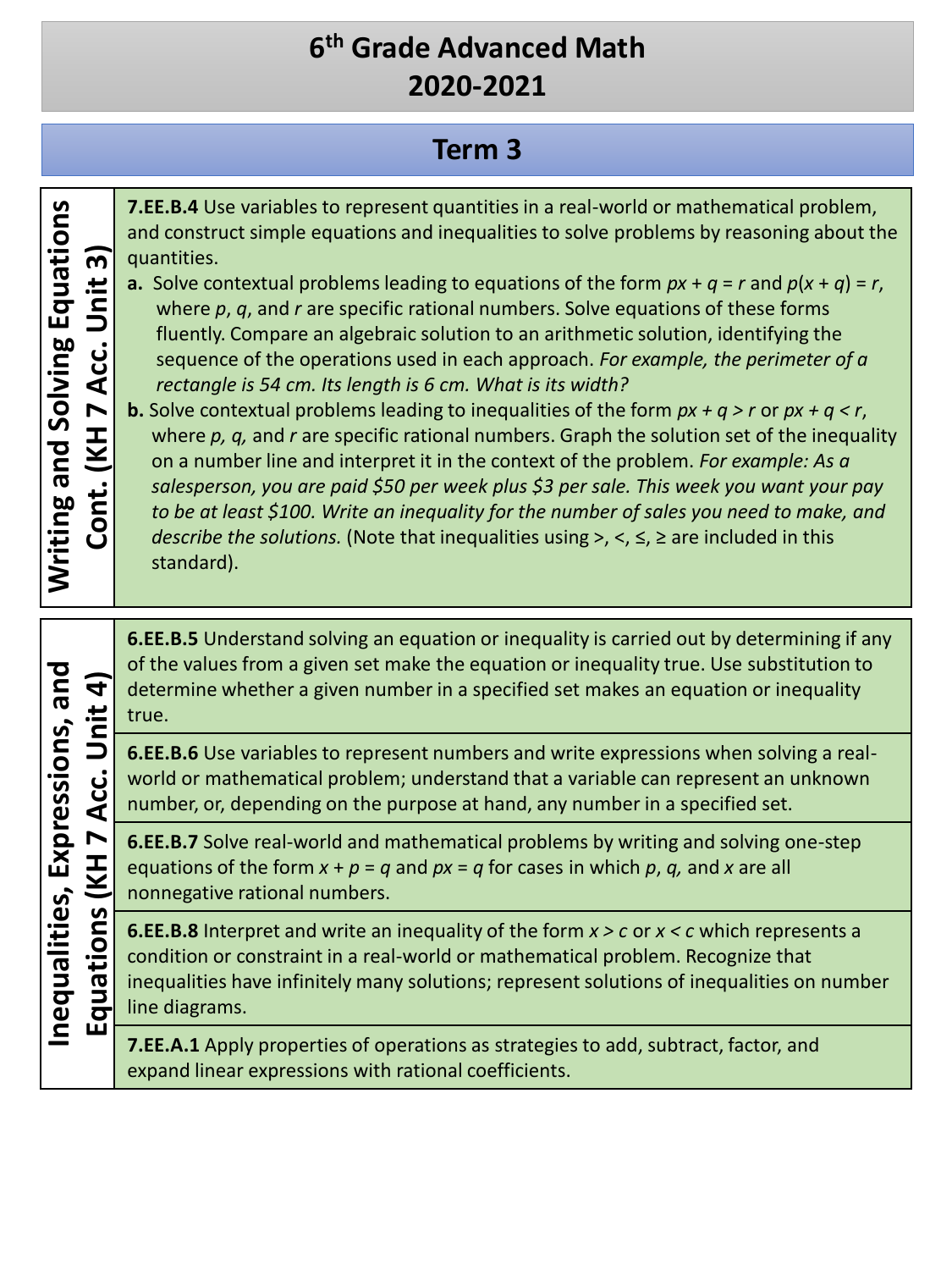# **Term 3**

| $\mathbf{f}$<br><b>Unit</b><br>and<br>Inequalities, Expressions,<br>Acc.<br>Cont. (KH 7<br>Equations | 7.EE.B.4 Use variables to represent quantities in a real-world or mathematical problem,<br>and construct simple equations and inequalities to solve problems by reasoning about the<br>quantities.<br>a. Solve contextual problems leading to equations of the form $px + q = r$ and $p(x + q) = r$ ,<br>where $p$ , $q$ , and $r$ are specific rational numbers. Solve equations of these forms<br>fluently. Compare an algebraic solution to an arithmetic solution, identifying the<br>sequence of the operations used in each approach. For example, the perimeter of a<br>rectangle is 54 cm. Its length is 6 cm. What is its width?<br><b>b.</b> Solve contextual problems leading to inequalities of the form $px + q > r$ or $px + q < r$ ,<br>where $p$ , $q$ , and $r$ are specific rational numbers. Graph the solution set of the inequality<br>on a number line and interpret it in the context of the problem. For example: As a<br>salesperson, you are paid \$50 per week plus \$3 per sale. This week you want your pay<br>to be at least \$100. Write an inequality for the number of sales you need to make, and<br><i>describe the solutions.</i> (Note that inequalities using $>$ , $\leq$ , $\leq$ , $\geq$ are included in this<br>standard). |
|------------------------------------------------------------------------------------------------------|-----------------------------------------------------------------------------------------------------------------------------------------------------------------------------------------------------------------------------------------------------------------------------------------------------------------------------------------------------------------------------------------------------------------------------------------------------------------------------------------------------------------------------------------------------------------------------------------------------------------------------------------------------------------------------------------------------------------------------------------------------------------------------------------------------------------------------------------------------------------------------------------------------------------------------------------------------------------------------------------------------------------------------------------------------------------------------------------------------------------------------------------------------------------------------------------------------------------------------------------------------------------------|
| ن<br>ح<br>Lessons 10-12)<br>Surface Area (KH 6<br>Unit 1                                             | 6.G.A.4 Represent three-dimensional figures using nets made up of rectangles and<br>triangles, and use the nets to find the surface area of these figures. Apply these<br>techniques in the context of solving real-world and mathematical problems.                                                                                                                                                                                                                                                                                                                                                                                                                                                                                                                                                                                                                                                                                                                                                                                                                                                                                                                                                                                                                  |